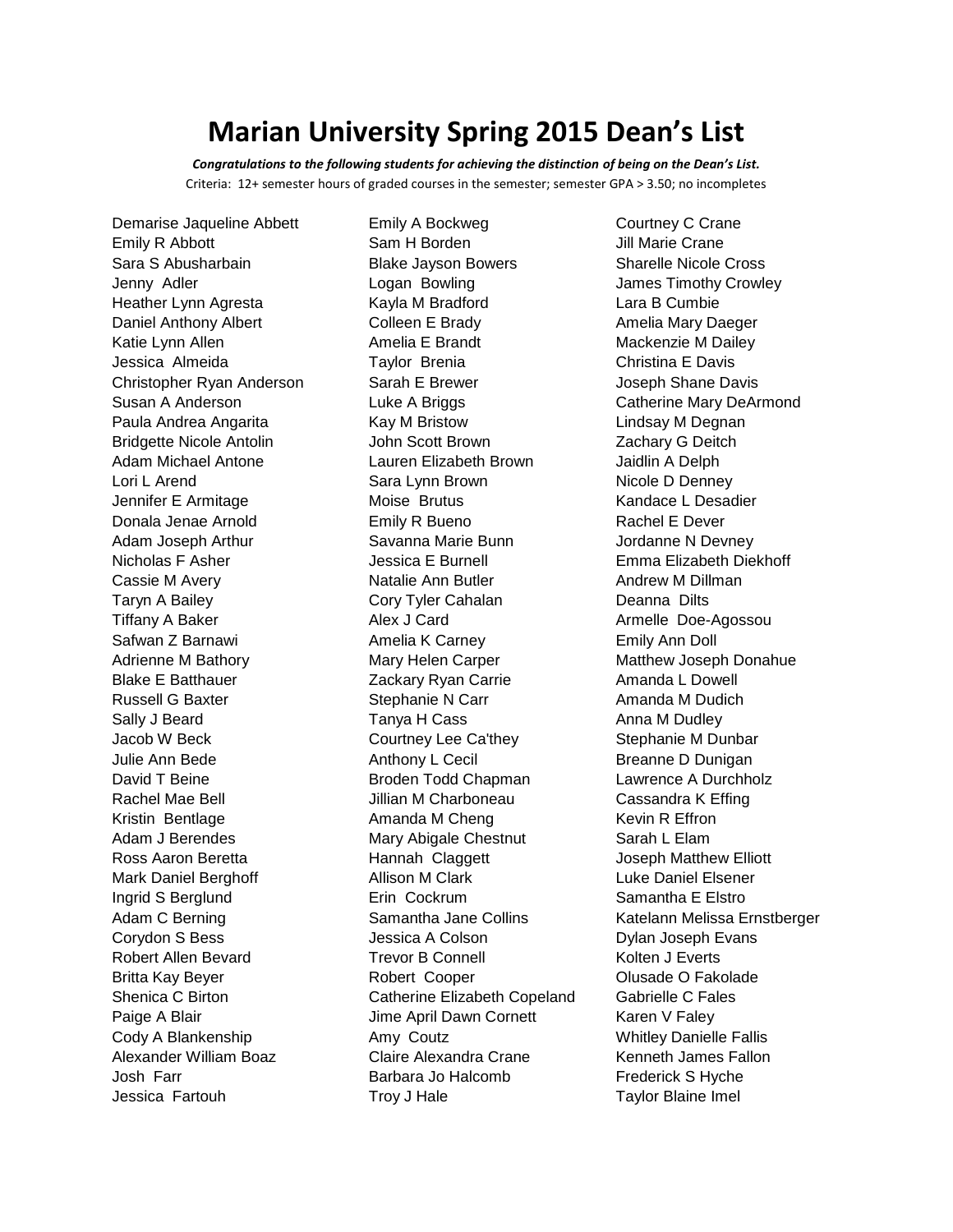Amber M Ferrari **Michael Joseph Haley** Kristin L Isaacson Anna Mary Fisher Ericka Danielle Ham Boubacar Ousmane Issoufou Jeremy T Fitch **Kimberly R Hamid** Jordan K Jackson Hanna Jane Fleckenstein Patrick Thomas Hammans Maxwell Robert Jackson Jaime F Fleming Kevin Bryan Hammond Charity M Jamison Maura M Flynn Eric Robert Hanley William Joseph Jansen Jennifer A Fortner Jocelyne N Hanquier Angela Jehn Brittany Foster The Toni C Harper The Toshua Thomas Johnson Emma Annabelle Foster **Griffin David Harp** Kirby Ann Johnson Megan Ashley Foster Maxwell R Hartsough Elka Jones Zoe Larissa Frazier **Bruce E Harvey Communist Containe** Katharine Lee Jones Gretchen S Fyock **Jacob T Haste** Travis A Jones Amy Lynn Garman **Kristin Nicole Hauser** Olivia E Kalscheur Emily A Garrett **Haley Hawkins** Kirsten Elaine Keers Dakkota A Gary **Derek S Hayden** Brittany Michelle Kehoe Kathy R Gassensmith **Lindsay M Hayes** Morgan Marie Kehoe Kelly M Gates **Alyssa M Heffren** Julia Katherine Kelb Elizabeth R Gentry **Casey E Hegger** Haley M Keller Macy Taylor Gentry **Taylor E** Helvie **Nicholas Kelly** Gavyn Alexander Gerbofsky Rene M Hendrickson Kayla Lyn Kelton Dylan Albert Gessinger **Dominic M** Henn **Dean Harold Kennison** Jordan Marie Geswein Caitlin E Hensley Jane A Kenyon Emily Gilchrist **First Constructs** Joseph R Herring **Kristen Marie Kirsch** Samantha Gillespie **Aaron C Hess** John C Klupar Kaitlin V Ginder **Matter Communist Claret Amy Knoll** Jack Michael Hiatt **Amy Knoll** Gregory Michael Girard **Derek Hicks** Creation and Kelly E Knott Christopher Cornell Glaser, Jr. Aleiza Lefsky Higgins Emily Ann Knotts Melaney Anne Glazier **Elizabeth Kay Hilt** Samantha A Koch Tyler Lee Glenn **Zachary D Hilton** Jaclyn M Koeske Caroline Olivia Glowacki **Bryan T Hirt** Elizabeth Koester Lydia R Godsil **Bryce R Hocking** Kayla Kohlman Danielle C Goeman Elisha A Hoffman Gregory R Konkle Katherine Gonzalez **Claire C Holba** Rebecca D Kuhlman Amber Elaine Goodloe **Darrah N Holder** Tessa K Lamballe Elizabeth M Gore Brittney Lashae Holland Elizabeth R Lampert Rebecca J Gossett **Nicholas Andrew Holt** Kristina M Landeck William David Grabowski **Danyelle Renee Hoshauer** Emma Marie Laut Zachariah Steven Graves Stephanie N Hostetler Jacob Ambrose Lawrence Curtis Wayne Green Jonathon Clark Hosty Cass Elaine Lawson Carly R Greene **Carly R** Greene **Alexandra N** Lease Julie S Hoying **Alexandra N** Lease Leslie Green **Matter Commence** Jennifer Hubbard **Alycia Leatherman** Lauren M Gregory **Toni N** Hubert **Tara Marie Lecher** Tara Marie Lecher Lexy Daye Griggs **Mill Hunker** Mill Hunker Mildred W Ledford Sarah Lynn Groves **Sarah R Hunter** Tracy A Lee Cameron A Gruell Anna Catherine Huntine Shelby A Lefeld Eva M Haas **Franklington** Huntington **Alison LeGrone** Isaak Edward Haas Letha A Hurt Joseph C Leja Meredith Haines **Claire Elizabeth Husting** Marek Lisek Elizabeth Callahan Logan Wislet Mulatre Tristicia Y Reynolds Gretchen Lulow Mary Kaitlyn Murray Christina Ridge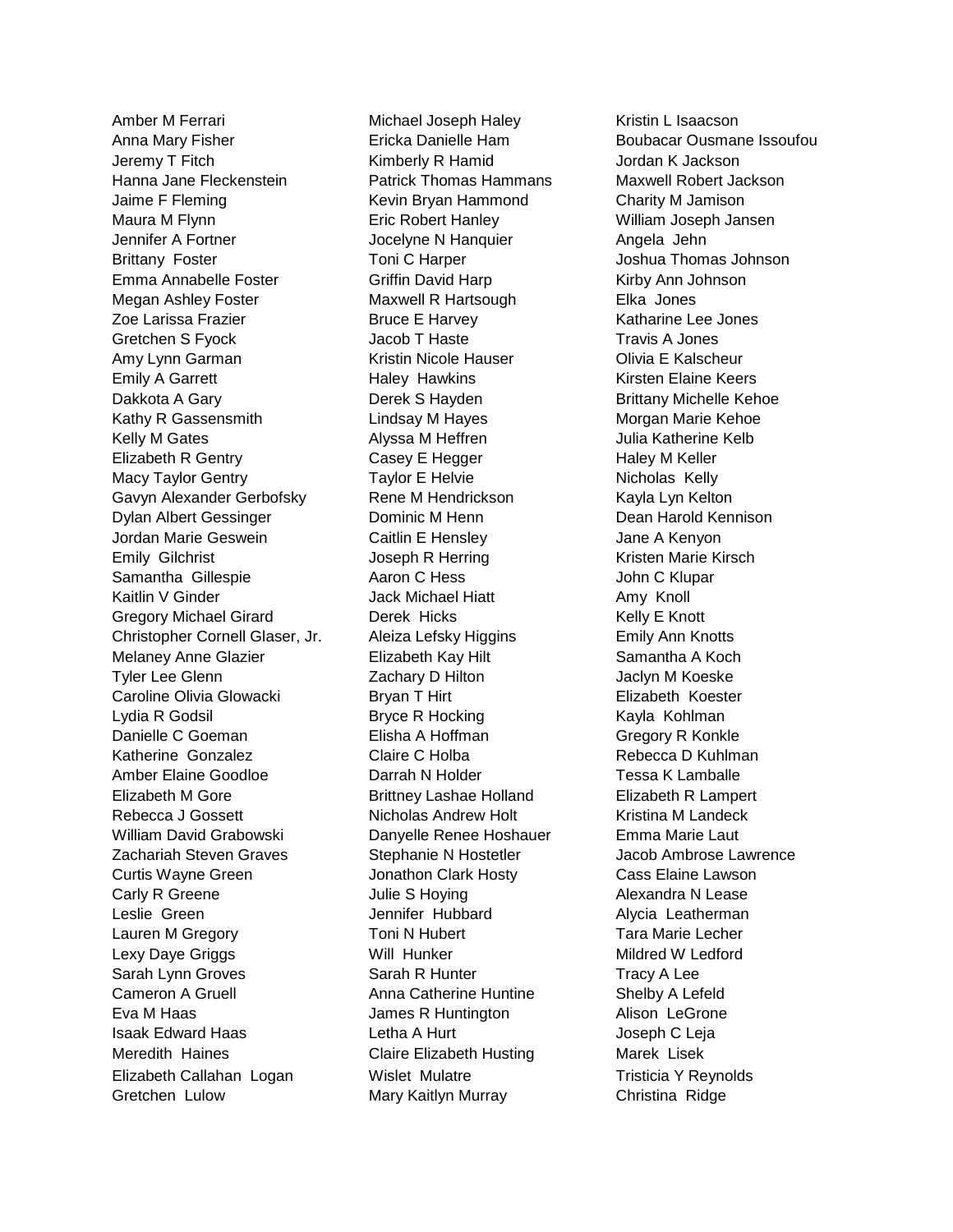Victoria C Lynch **Victoria C Lynch** Josephine Nassuuna **Ebony J Riggins** Christopher L Mabee Brendon Michael Neal Chandler Timothy Roberts Nicholas Steven Maines **Emily Susan Neal** Hana Danielle Roessler Priya Mangru **Anthony Vincent Neari** Amy M Rogers Kelsea Morgan Manion **Grace L Neathery Communist Critics** Nichole Renae Rorick Emily Marie Mapes **Election 2** Zachary Peter Nehr **Example 2** Erin E Rosebrough Laura Elizabeth Mascari Emily Patricia Neu Emily L Rosenfeld Lauren N Mayer Andrea Dominic Nguyen Daniel J Ross Julie A McAfee Lindsay Marie Nichols Stephanie L Roux Kevin McCarthy **Travis Arthur Nieman** Brian Ruiz Tristan A McClone Joyce L Nuetzel Kathleen S Rusk Rita D McCluskey **Lori Beth R Nunemaker** Philip Anthony Ryan IV Alexander Parker McCool Mary Hannah Oberhausen Haseena A Sabree Christina A McCormick **Milica Obretkovich** Natalie N Sanders Megan E McGovern Dujuan O'Bryant Patrick Joseph Sanders Rose Kolbe McGrath **Alexandra Victoria Offutt** Katherine M Sauter Michelle McKeown **Elizabeth A Ortlepp Amanda Teresa-Rose** Heather M McKillip **Naynil H Patel Thomas P Schniers Naynil H Patel** Thomas P Schniers Madison E McKinney **Kelsey Pauley Stephen R Schofield** Joseph McNelis Sarah E Perrotto Aubrey M Schrader Declan Patrick McNicholas Paige E Petty **Paige H** Kiersten M Schrope Emily A McNulty Taylor Elizabeth Peycha Laura W Schuster Michael J Meinhart **Kimberly R Phillips** Jennifer L Sears Sara M Melchi **Shanna M Pierle** Brittany Nicole Sharp Julianna M Merlo Alexander Podgorski Thomas James Sheridan Luke Thomas Messmer **Alicia E Pollert** Alyxakay Ruth Shields Madeline C Messmer Toni S Popplewell **BeauClair D Shields** Angela M Meyer **Sarah Lynn Potter** Catherine A Shultz Courtney A Michel **Chelsea Powell** Courtney A Michel Allyson Paige Milby **Megan Anne Prather** Kayla S Siemantel Allison J Miller **Allison J Miller** Amelia R Siler **Amelia R** Siler Erica Lynn Miller **Scott W Prewitt** Nicole J Singletary **Nicole 3** Singletary Joshua D Miller Eric Gale Priest Mackenzie Lee Sipe Lindsay Brooke Miller Stephanie Marie Purdy Aaron Hayden Smith Carly H Millholland **Internal Seph D Radcliffe** Aaron Joseph Smith Brittany Milz **Audrey Cathlyn Rang Anna Catherine Smith** Brittany Milz Kyle Alexander Mindick Maryanne E Ratekin Larry E Smith Riley S Missel Laurel Elaine Rathbun Madalyn Smith Kelly Ann Mitchell **Nicole Marie Ravas** Hannah E Sobhie Hannah M Molinaro Dominic J Ravotto Samantha Spitler Angela M Moloy **All Ack A Ravotto** Manuel A Ravotto Kaylee Renee Stanton Tristan Tyler Montgomery **Alexandra Reale** Brian K Stegemoller

Kashia Marie Moore **Faith Ann Reece** Kyle Robert Steinebach Jalen A Morales-Chandler **Danielle J Reed** Kristen L Steward Grace A Morrison **Camelace A Morrison** Jamie N Reed Tyler Allan Stinn Marisa R Mower Sara M Reischman Bianca E Stockmeier Haley Mowery **Stephany M Remakel Crystal N Stone** Dalton P Mudd **Benjamin A Resler** Nicholas G Stone Samuel R Stone Samuel L Wilkerson, Jr. Katelyn D Stout **Abby E Williams** 

Scanameo